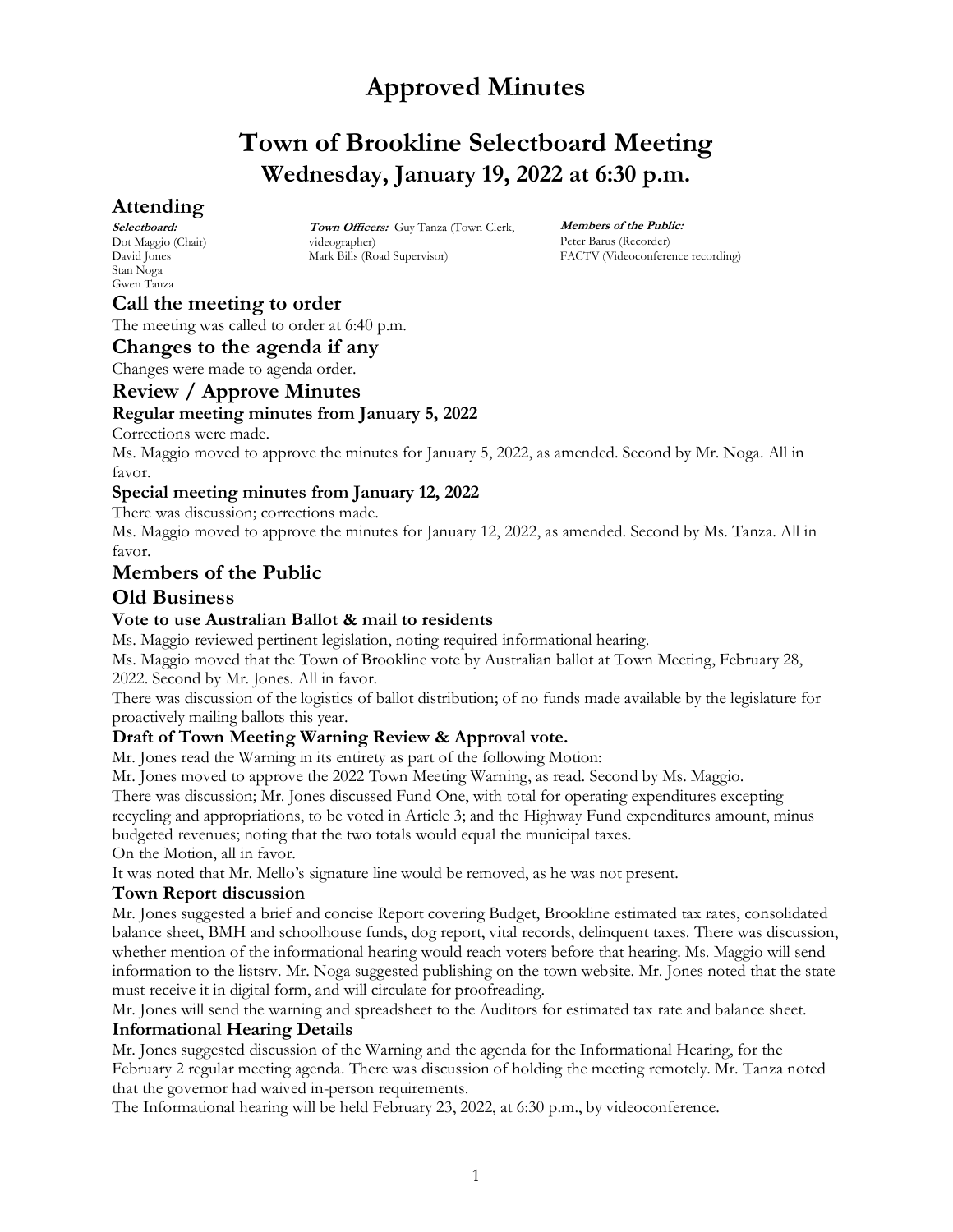# **Town of Brookline Selectboard Meeting Wednesday, January 19, 2022 at 6:30 p.m.**

Mr. Tanza will post the candidate form on the internet, for candidates to respond with their certificates of eligibility. Mr. Jones noted that the candidate forms were due two days previously. Mr. Tanza explained having obtained a waiver from the Secretary of State's office, and will attempt to have the deadline extended from January 24 to 28; and noted that the form must be filed with the Town Clerk, and that petitions with signatures had been waived.

Mr. Jones noted that this timeline would affect the production of ballots, and suggested an announcement soon. Mr. Tanza will keep Mr. Jones informed of developments.

There was discussion of officeholder changes; the optimal number of ballot pages; publicizing vacant offices; making clear that the town will be voting on these positions by Australian ballot, which precludes floor discussion; of the Moderator position; of remote meeting administration. Mr. Jones offered to do one of the two major tasks, reading the Articles, or administering the videoconference (it being impossible to do both at once). For **Next agenda.**

#### **Discuss, sign and file Contract for Highway Maintenance / Winter Plowing and Materials with AS Clark and Sons 2 year contract won Sept 2020 expires Sept 2022. Sent via email as attachment**

Ms. Maggio discussed addenda to be circulated with the contract documents; and noted that the contract expired at the end of two years; that no changes had been made.

Mr. Jones moved to table the matter until the next meeting. Second by Mr. Noga. All in favor.

#### **F. Request for Proposal Review for Brookline Meeting House Bat Removal, Carpentry Repairs, Painting Steeple**

The committee had met the previous night, and Ms. Maggio had circulated new language for the RFP. It was suggested that the matter should be tabled until the buildings commissioner and other interested parties had been able to hold discussions.

Tabled for February 2 agenda.

### **New Business**

### **Reports**

### **Town Clerk Report - Guy Tanza**

Mr. Tanza reported a busy office, dog licenses selling, getting out ballots, absentee ballots first or second week in February and available at office or on the town website; a ten-day window; the project digitizing the books proceeding; an uptick in refinancing, very busy; and noted that the public may visit the office without an appointment.

#### **Selectboard Chair Report - Dot Maggio**

#### **1. Health Officer & ACO - Dogs vs. Ducks incident report followup**

Ms. Maggio reported on unvaccinated dogs; had visited after the incident, finding animals in good health; and noted that licensing needs to be completed by the owners.

#### **2. Health Officer & ACO - Dog Bite Report from Springfield Hospital Residential Rabies**

**Quarantine Ordered - till January 28, 2022 Brookline Dog is registered and UTD on Rabies Vaccine** Ms. Maggio reported on the bite incident; the dogs were registered and up to date on vaccine; and will visit on January 28 to check on the animals' health and complete paperwork.

#### **3. FEMA - Brief update**

Ms. Maggio discussed work on identifying pictures from the storm damage; had signed off with FEMA on the 11<sup>th</sup>; and noted some roads remained to be repaired.

#### **C. Building Commissioner Report - Bruce Mello**

Mr. Mello not present.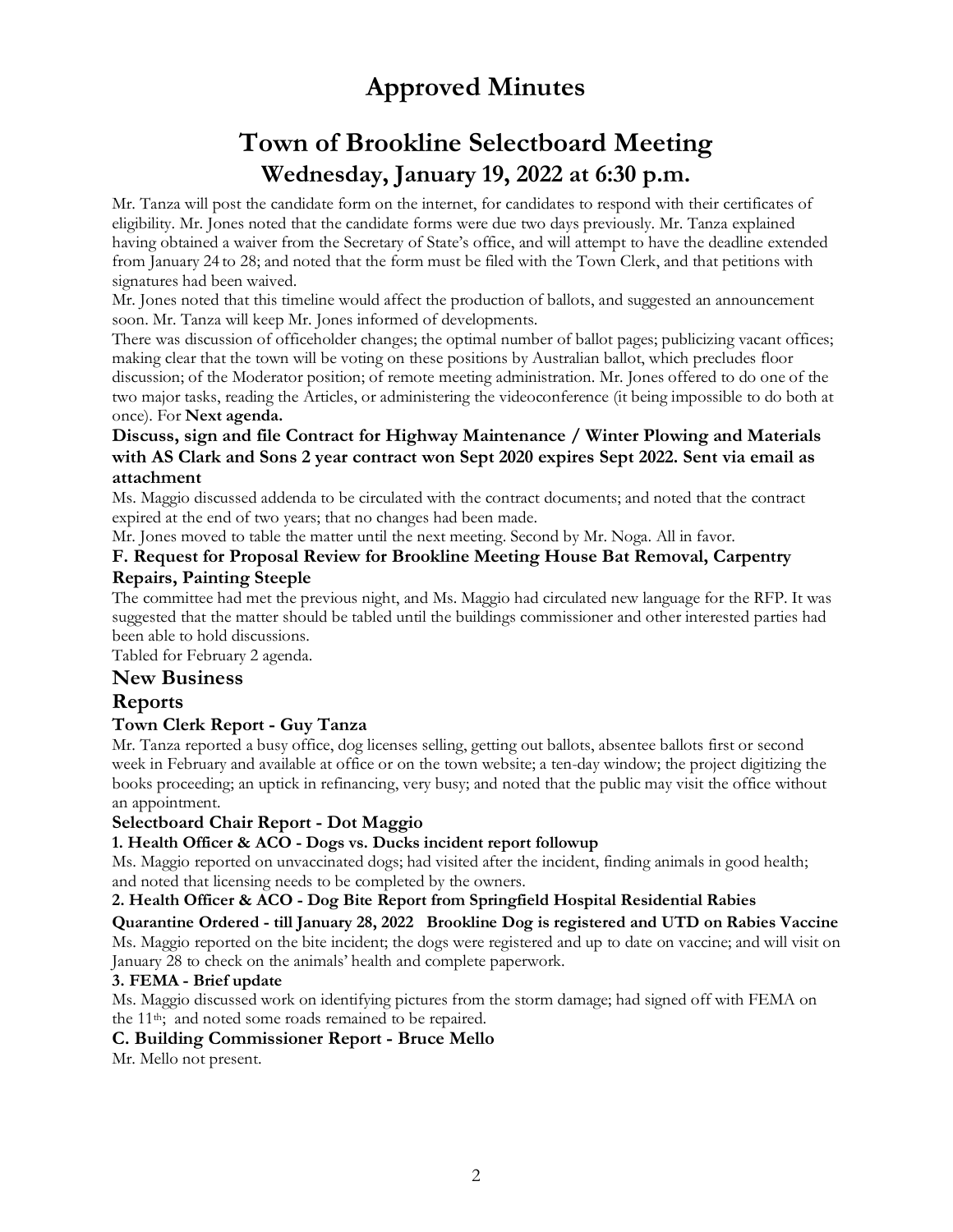# **Town of Brookline Selectboard Meeting Wednesday, January 19, 2022 at 6:30 p.m.**

#### **D. Any other reports - discussions from selectboard member(s)**

Mr. Noga discussed the reapportionment map, that a committee in Montpelier had reworked it; that the issue with Brookline was that the committee would be meeting January 27 or 28, and should be attended by someone from the town; and changes to the district. Mr. Jones noted the opportunity to express concerns. Mr. Tanza concurred. There was discussion. Mr. Tanza suggested email to all interested members of the board of civil authority, seeking feedback. Mr. Jones observed that there was consensus that the changes were not favored by the town. Mr. Tanza noted that a special meeting could be held if necessary. Mr. Tanza will call the secretary of state to ask whether such a meeting could be held by videoconference on short notice, and report to the board.

#### **E. Road Supervisor Report - E. Mark Bills**

Mr. Bills reported that more crushed stone had been applied to rutted areas, holding up well; one of the truck drivers had noticed a bulge in one of the grader tires, so the wing plow was not used; the last tire service indicated another year of use expected, and it was not good practice to replace one tire at a time; Chesterfield Tire had a used tire that might work in this case, and the change might be made in place; a price should be forthcoming soon, possibly lower if they were servicing others in the area, such as school buses at West River Transportation. Mr. Noga cited experience in the tire business, and approved of Mr. Bills' approach to obtaining a lower price.

Mr. Bills had discussed closing Putney Mountain Road with Mr. Pickering; as a class 3 road, it was thought that it was the town's obligation to maintain the road; there was discussion of Newfane closing a road with barricades and signs; it was thought that closing would be safer; that if the road could be a class 4, it could be legally closed, though still maintained. Mr. Pickering had advised proceeding; signage had been placed, a stop sign at each end, and a 3' x 4' "Road Closed" sign in an obvious position, as well as a triangle and an orange plaque saying "No Through Traffic." To forestall damage or theft, Mr. Bills had placed signs at a height that would be difficult to remove without considerable effort, but easy to remove in Spring. Mr. Bills had VTRANS to ask about closing a class 3 road, and Mr. Pickering had advised doing whatever would make the situation safer, and will continue to discuss the matter. A third truckload of salt and a sand delivery had been received. There was discussion of various location and conditions.

Ms. Maggio had written to thank Mr. Clark.

#### **Communications**

#### **Regular Mail**

• Re: Governor signed Act 38, affecting the authority of the town health officer, offering animal cruelty investigation training, etc. (Ms. Maggio had obtained Level One certification so far).

#### **E-Mail**

- Re: Signage request to Putney
- From the Auditors, re: Elected Auditors have reviewed the financial statement for the town report; surplus \$2,153; Highway fund deficit: \$52,254; general fund: \$78,148; highway fund: \$151,952. An unattributed payroll item may be the delinquent tax collector's salary.

There was discussion. Mr. Jones noted that a special meeting may be necessary in light of this new information.

### **Pay Orders**

#### **Payroll Warrant**

Ms. Maggio moved to approve Payroll Warrant #22-28 dated January 19, 2022, in the amount of \$1,709.89. Second by Mr. Noga. All in favor.

#### **Accounts Payable Warrant**

Ms. Maggio moved to approve Accounts Payable Warrant #22-29 dated January 19, 2022, in the amount of \$16,907.43. Second by Mr. Noga. All in favor.